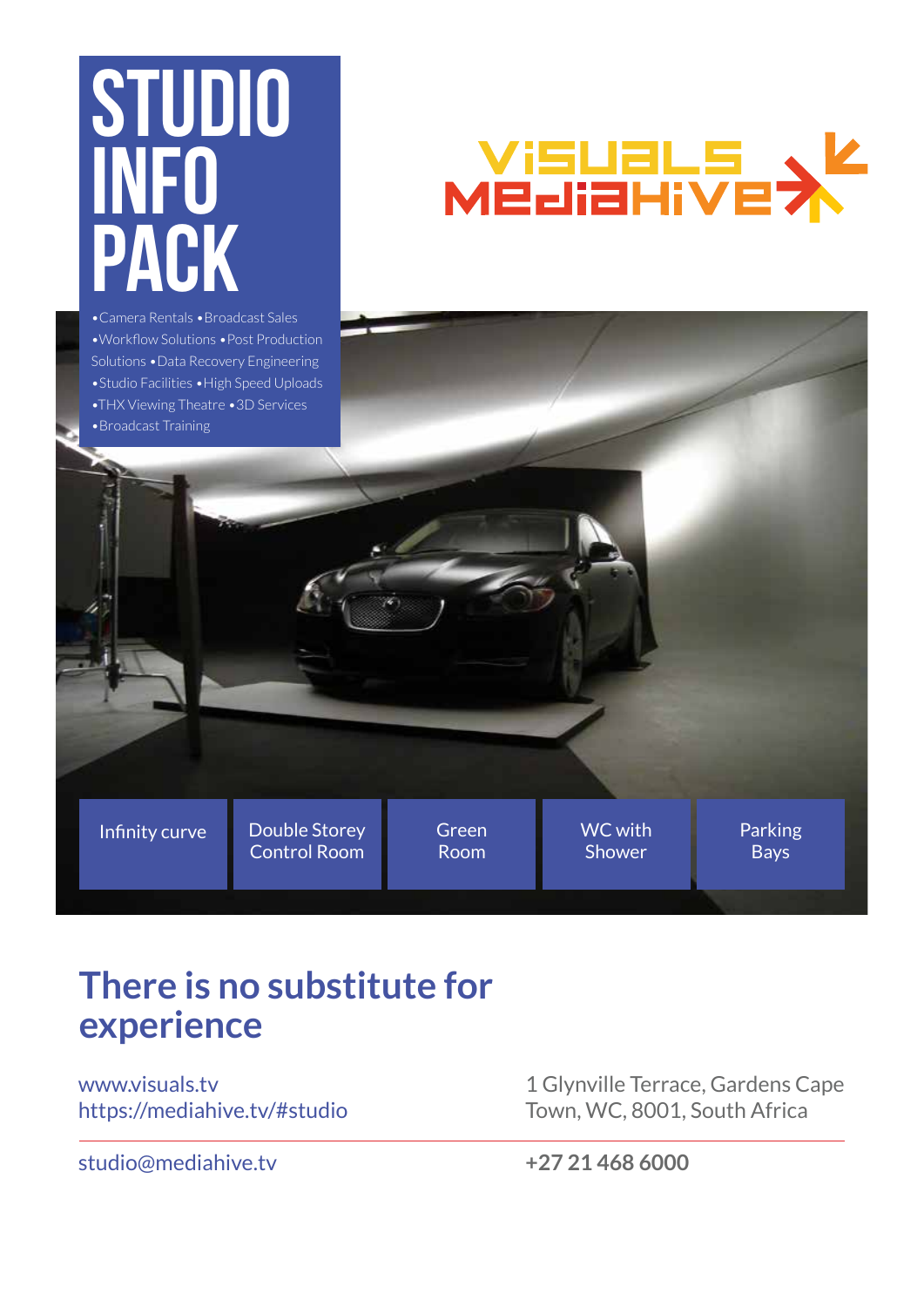

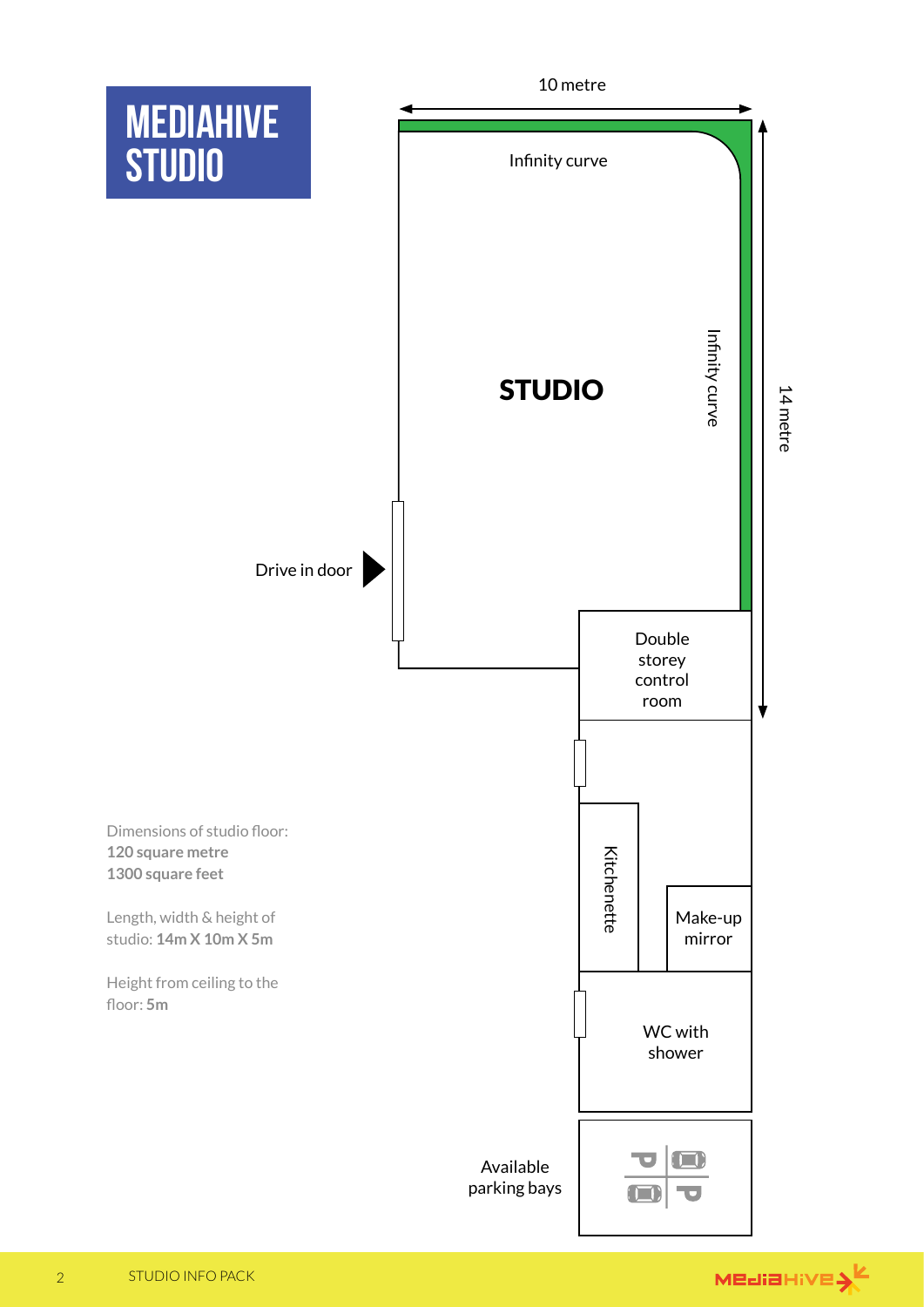# **Studio Features**



- BBC standard soundproofing up to NQ Level 5 BBC Specs.
- Visual Impact equipment rentals on site.
- Special rates for equipment and studio.
- Infinity curve with three phase power and break out boxes.
- Sound attenuated air conditioning and Wireless Internet.
- Drive-in door for vehicle access and large objects like set flats.
- Double storey room for studio control equipment.
- High gantry for high angle top shots.
- Movable lighting grid, saturated with power points.
- Dressing room, Kitchenette, Bathroom with shower and smoking area.
- Loading bay and additional parking in close proximity.
- Optional high-speed file upload services available.
- In-house catering available on request.



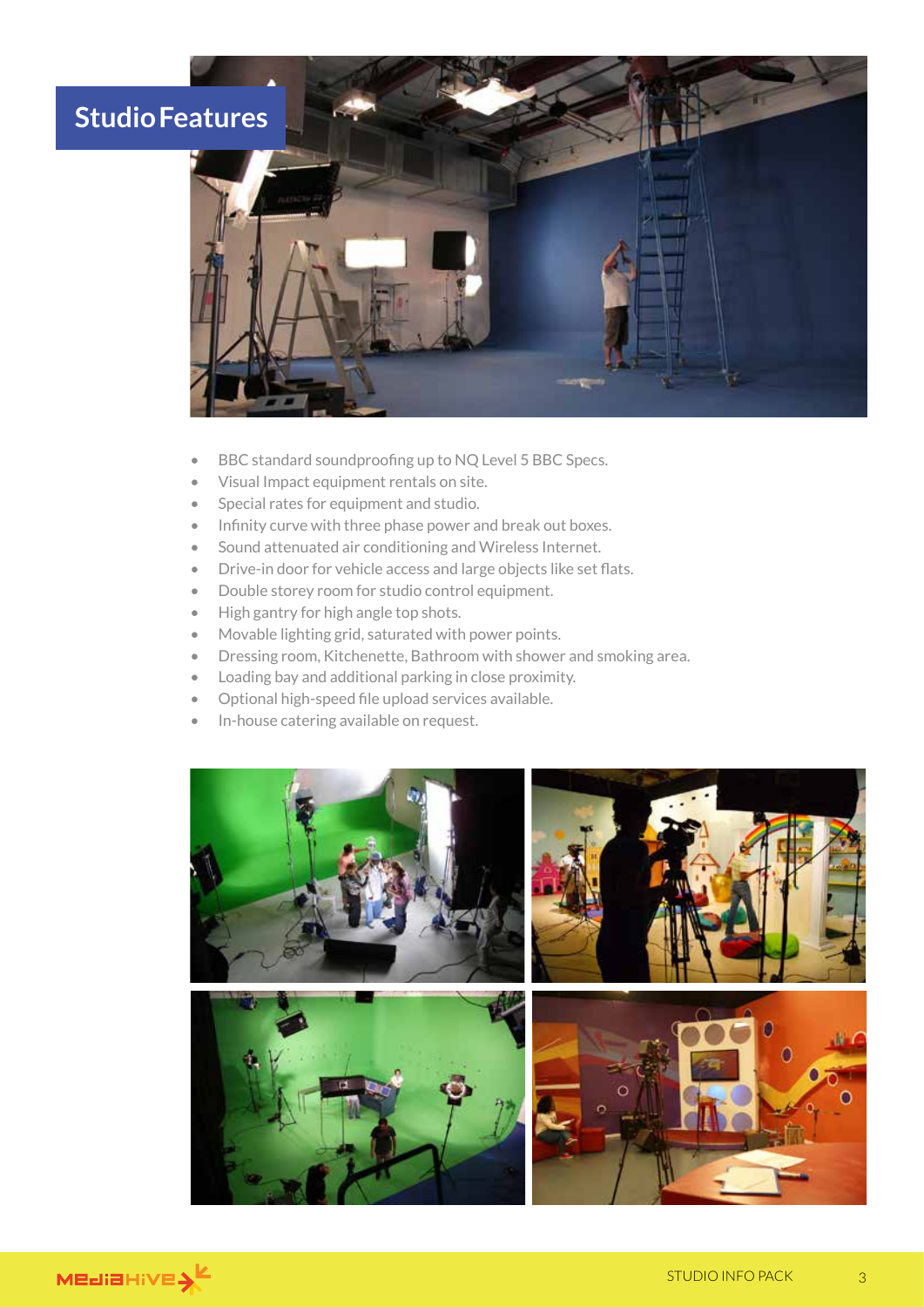# **Electrical Specifications**



Single & three phase supply.

TH

- 63 amp & 32 amp C-Form supply.
- Normal plugs (16amp) in each DB box for small LED panel lights and Kino's.
- 16 amp C-Form to 15 amp adaptor cables to run smaller lamps from the lighting grid.
- Populated lighting grid with 16 amp & 32 amp supply.
- Breakout boxes available on request.
- Power available: 3 phase power, 64amp, 32amp, 16amp and 1 Samp.
- Large distribution box included in studio rental. In-house catering available on request.



**Visual Impact Studio, The MediaHive Building, 1 Glynville Terrace, Gardens, Cape Town.** Additional parking bays available on request (corner of Wandel and lncholm street)

Centrally located in Cape Town city bowl, walking distance from Parliament & Gardens Shopping Centre.

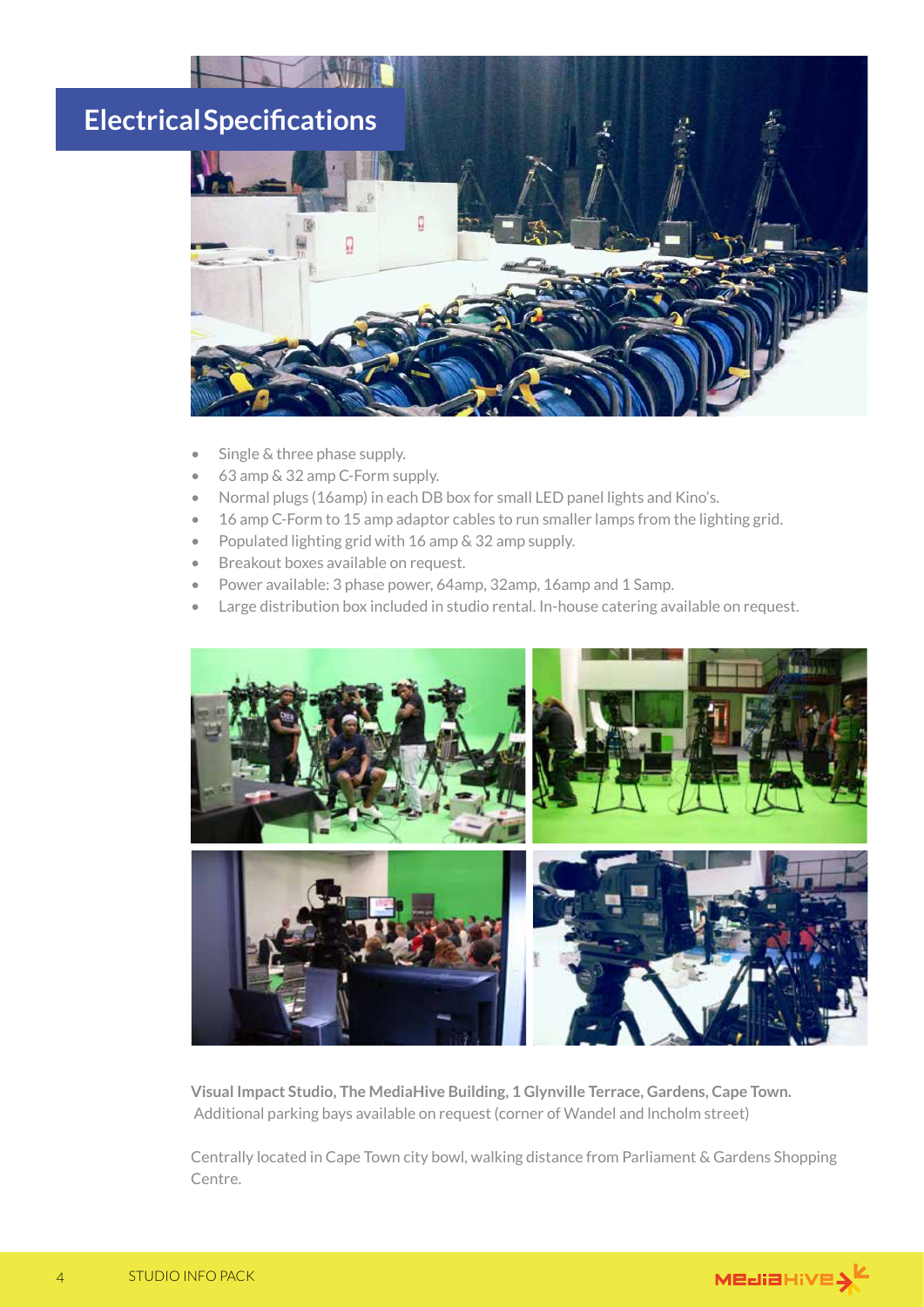### **Rooftop space available for shoots**



#### **Supportive Services Offered at the Media Hive:**

**Visual Impact Rental** is right upstairs if you need to rent any cameras, lights, sound etc. or if you need assistance from our expert crew.

**Visual Impact Sales** for all your broadcast and consumable needs on site.

**Visual Impact In-house Catering** conveniently provides you with all your catering needs on-site and very economically priced.

**Digital Solutions** super high speed FTP uploads, work flows and HD post production available for all your needs.





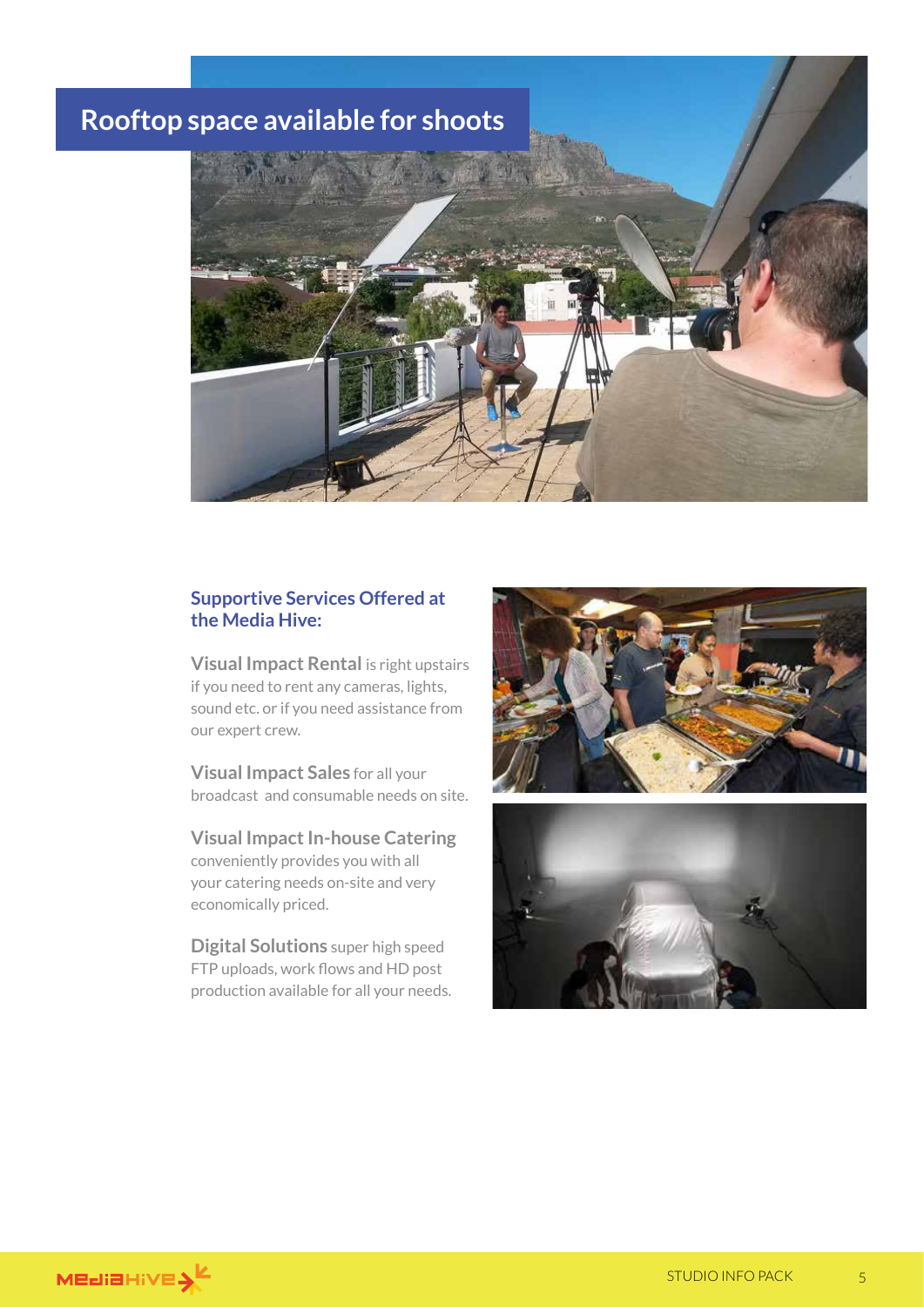### **PRICE LIST**

- Prep rate: R1950
- Full day shoot: R3950
- Half day shoot: R2650
- Stills shoot: R2650
- Student shoot: R1950
- Wrap up rate : R1950



## **Conditions**

- All prices excluding VAT and electricity
- All studio booking are strictly COD.
- Catering available on request.
- Special rate on confirmed studio bookings for three days or longer.
- Electricity is an additional standard rate of R400 ex VAT per day